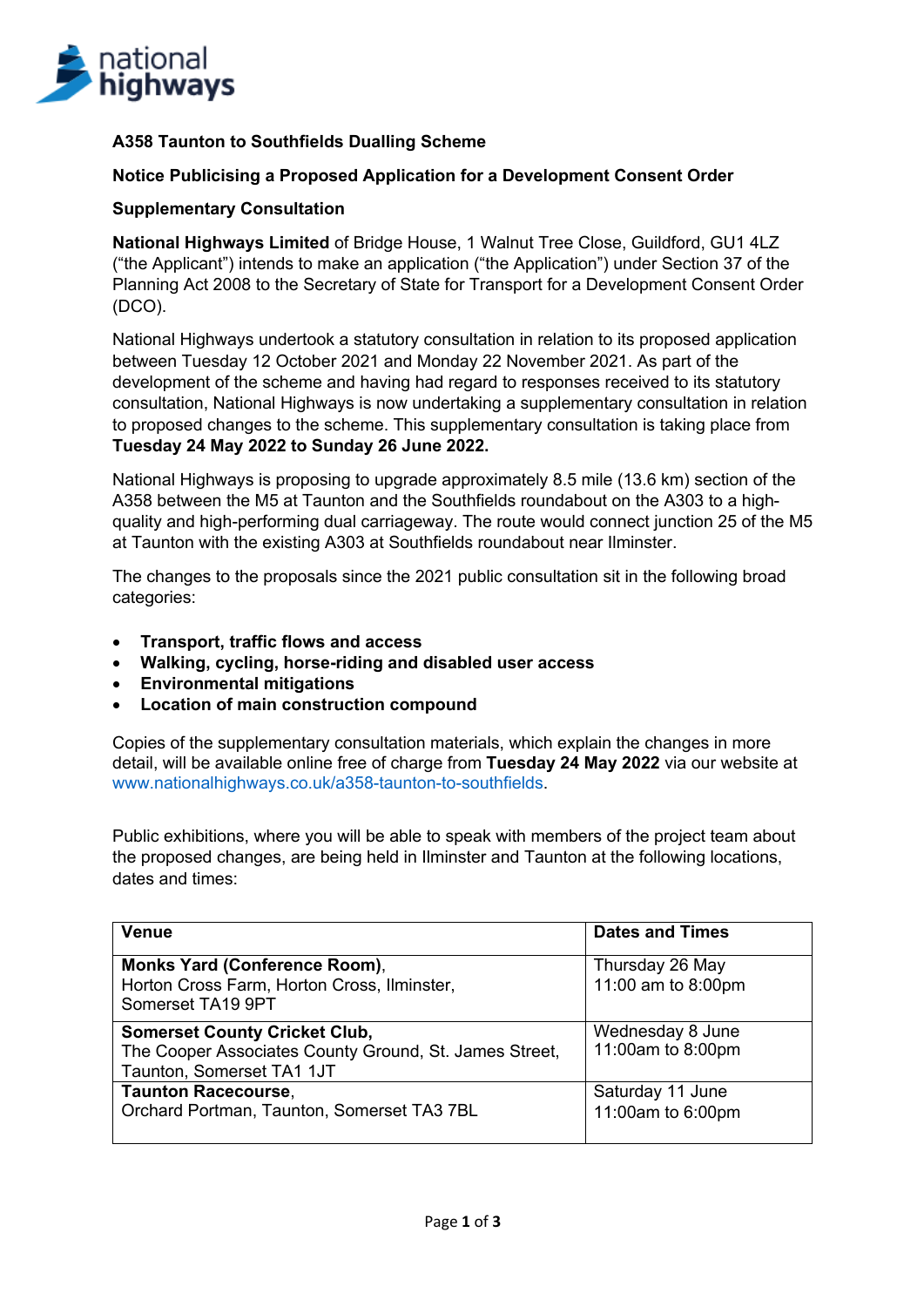

Paper copies of the supplementary consultation materials including a *Consultation booklet*, *Feedback questionnaire*, *Summary of changes booklet*, *Responding to feedback from our 2021 public consultation booklet*, *Technical traffic note* and *Environmental note*, set of plans and the *Statement of Community Consultation (SoCC) addendum* will be available for inspection free of charge from **Tuesday 24 May 2022** at selected public venues.

Copies of the *Consultation booklet*, *Feedback questionnaire* and the *Responding to feedback from our 2021 public consultation booklet* will be available to take away free of charge from **Tuesday 24 May 2022** at a number of local libraries and other public venues.

For a list of locations please visit our website or contact us via email or telephone.

A single set of paper copies of the supplementary *Consultation booklet, Feedback questionnaire* and *Responding to feedback from our 2021 public consultation booklet* can be requested and will be supplied free of charge. A digital copy on a USB drive of these items will be supplied free of charge through the post if requested. Please contact National Highways for further details using the email address, postal address or telephone number provided below:

- Email: A358TauntontoSouthfields@nationalhighways.co.uk
- Phone: 0300 123 5000 (lines are open 24 hours a day)
- Post: FREEPOST A358 TAUNTON TO SOUTHFIELDS This should be written in capitals; no stamp is required.

These contact details can also be used to contact National Highways for enquiries in relation to the consultation materials, including the documents, plans and maps. There may be a charge of up to £200 for paper copies of other consultation materials. Please contact National Highways for further details.

The scheme is an Environmental Impact Assessment development (EIA development) as defined by the Infrastructure Planning (Environmental Impact Assessment) Regulations 2017 (the EIA Regulations). This means an Environmental Statement will be submitted as part of the DCO application. A Preliminary Environmental Information Report (PEI Report) formed part of the 2021 statutory consultation material. For this supplementary consultation we have prepared an *Environmental note*, which provides a summary of the potential environmental implications from the changes to our proposals since statutory consultation.

Any person may comment on the proposals or otherwise respond to this publicity. Responses must be received between **Tuesday 24 May 2022 and Sunday 26 June 2022**.

A *Feedback questionnaire* will be available as part of the consultation materials online via www.nationalhighways.co.uk/a358-taunton-to-southfields. When providing your response, please include your name and address or, if you would prefer your comments to be anonymous, your postcode only. Please also confirm the nature of your interest in the scheme. Please supply any response using the contact methods below:

- Online: The feedback form can be accessed via our website at www.nationalhighways.co.uk/a358-taunton-to-southfields
- Email: A358TauntontoSouthfields@nationalhighways.co.uk
- Post: FREEPOST A358 TAUNTON TO SOUTHFIELDS This should be written in capitals; no stamp is required.